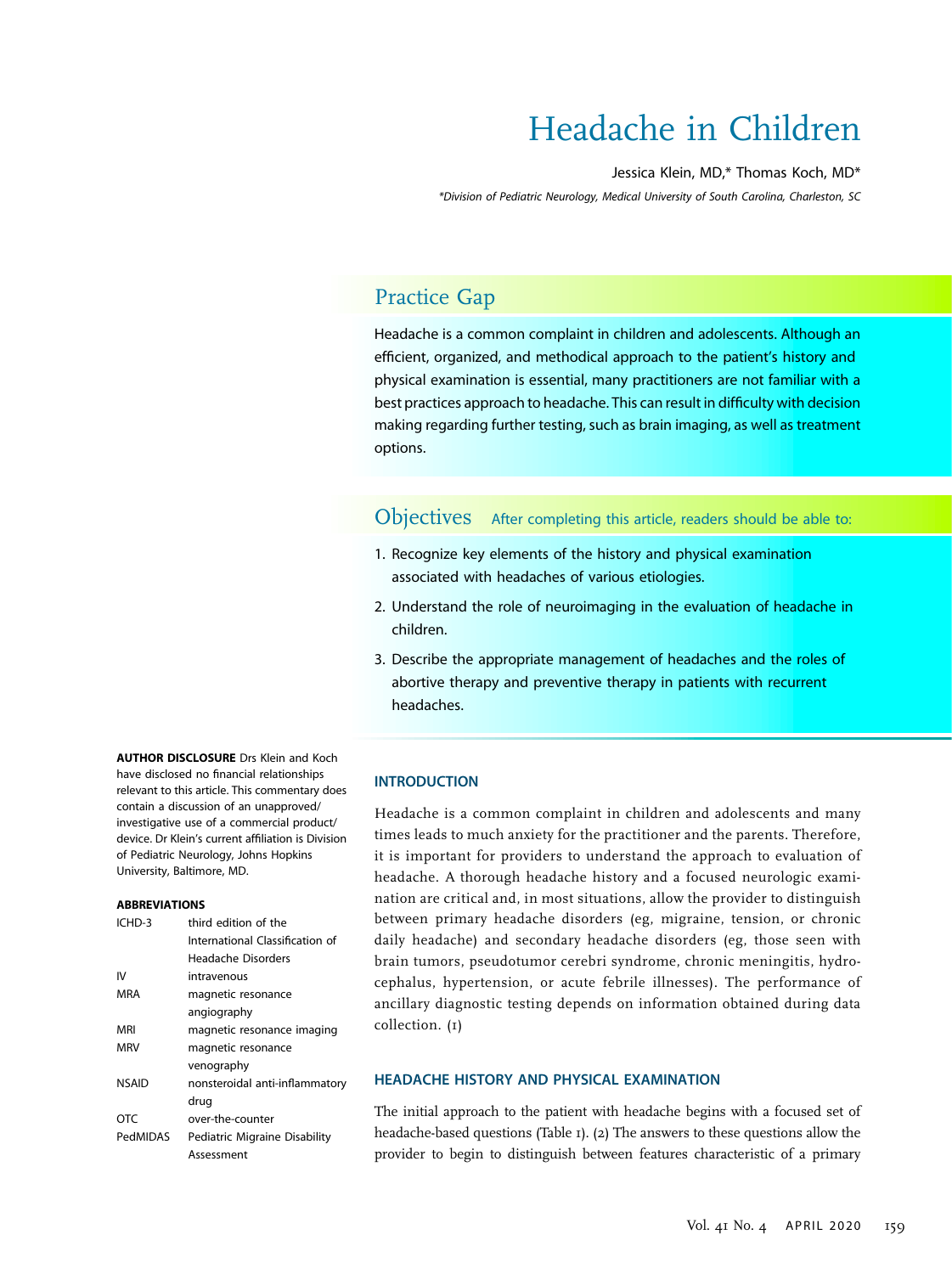#### TABLE 1. Basic Headache Questions

| 1. When did you first begin having headache(s)?                                      |
|--------------------------------------------------------------------------------------|
| 2. What is the temporal pattern of your headaches?                                   |
| - sudden onset of first lifetime headache                                            |
| - episodic headaches, normal in between                                              |
| - frequent nonprogressive headaches                                                  |
| - gradually worsening headaches                                                      |
| - a mixture of daily headache with episodic worsening                                |
| 3. Where does your head hurt with your headaches?                                    |
| 4. What do your headaches feel like (throbbing, pounding, stabbing, squeezing, etc)? |
| 5. What do you do when you get a headache?                                           |
| 6. How long do your headaches typically last?                                        |
| 7. With your headaches do you have:                                                  |
|                                                                                      |
| - nausea                                                                             |
| - vomiting                                                                           |
| - photophobia                                                                        |
| - phonophobia                                                                        |
| - dizziness                                                                          |
| - numbness                                                                           |
| - weakness                                                                           |
| - double vision                                                                      |
| 8. Do you get a warning sign or can you tell a headache is coming on?                |
| 9. Has a headache ever awoken you at night or is present first thing on awakening?   |
| 10. Have you ever had a seizure?                                                     |

headache disorder and those suggestive of a secondary headache disorder and to determine whether neurodiagnostic testing is indicated.

Establishing how long the headaches have been occurring is crucial. Headaches secondary to pseudotumor cerebri syndrome or brain tumors typically worsen over several weeks and uncommonly persist for more than 6 months without the presence of overt neurologic examination abnormalities. (2) In a patient with 2 years of intermittent headache who is asymptomatic between bouts of headache, increased intracranial pressure is very unlikely. (3)

Next, the temporal pattern of the patient's headaches needs to be considered. An acute onset of headache in a patient with no headache history could be due to a febrile illness, whereas the fulminant severe onset of headache may suggest more ominous events, such as a subarachnoid or intraparenchymal hemorrhage. (3) In the latter instance, urgent brain imaging is recommended. Likewise, a child with progressively worsening headaches also warrants brain imaging. Conversely, recurring episodes of headaches lasting 1 to 4 hours with associated nausea and photophobia and/or phonophobia with periods of interval wellness is characteristic of migraine and usually does not warrant neuroimaging. Daily or near-daily headaches that have been present for longer than 3 months with frequent school absences suggest chronic daily headache, for example, chronic tensiontype or chronic migraine headache or, more commonly, a mixture of both. This mixed headache pattern can be seen in up to 22% of children with headaches. (4)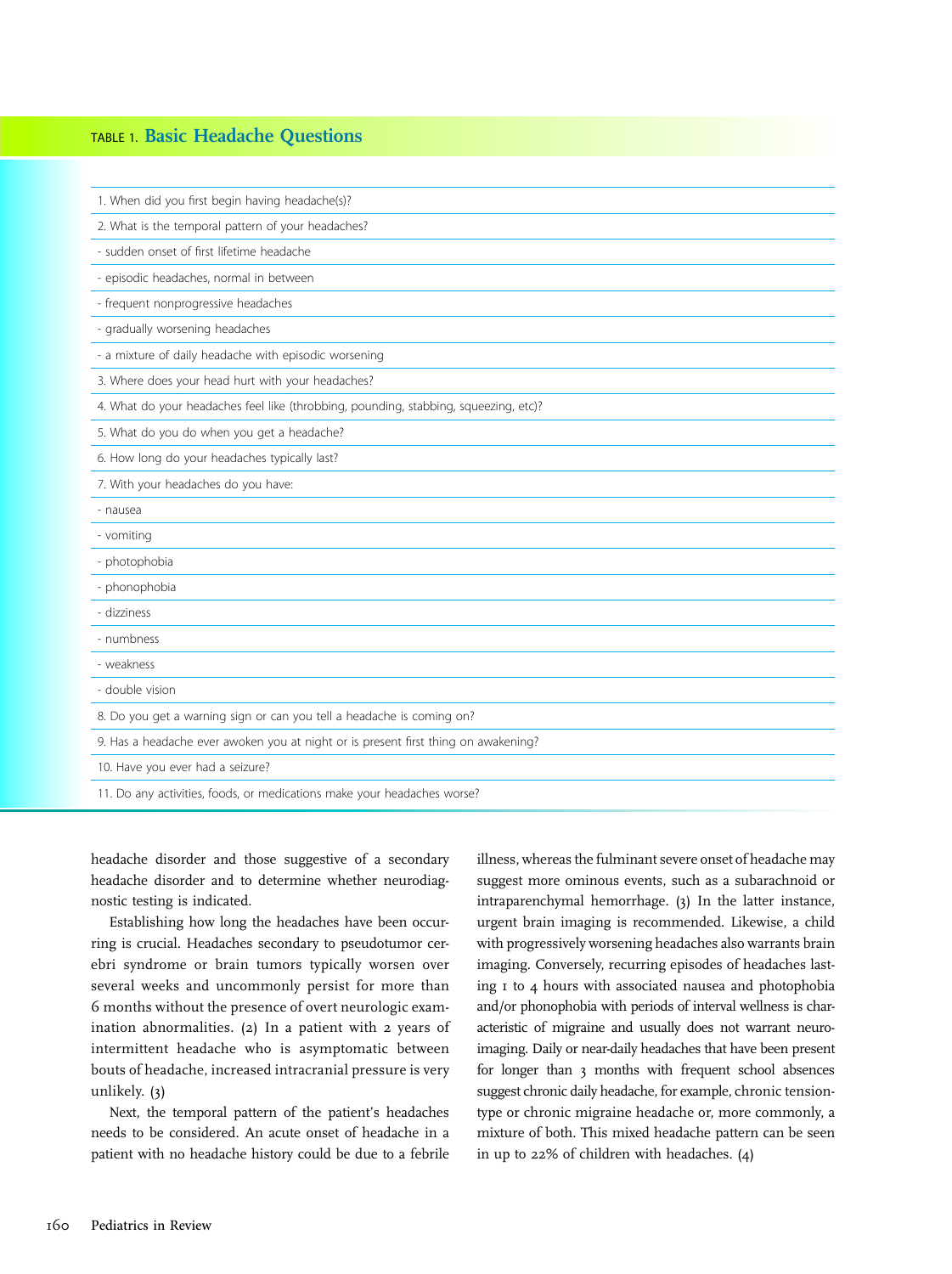Although the location and quality of migraine pain in adults is typically unilateral temporal and throbbing in nature, in children and young adolescents it is typically bilateral frontal or temporal. Young children frequently have difficulty describing the quality of their pain but may state that it feels like a hammer or their heart beating in their head. Occipital pain warrants careful consideration of the need for neuroimaging because although pain in this location may occur with migraine with brainstem aura, formerly called basilar-type migraine, it also may be seen with posterior fossa neoplasms and Chiari malformations.

A comprehensive headache history involves asking about red flag features because these headache features are associated with a higher rate of brain abnormalities and should raise concern for potential tumors, abscesses, increased intracranial pressure, vascular malformations, or intracranial bleeds. (2) In these cases, further diagnostic testing with neuroimaging is warranted. The type (computed tomography, magnetic resonance imaging [MRI], magnetic resonance angiography [MRA], magnetic resonance venography [MRV]) and timing of neuroimaging would be based on the patient's presentation. This list of red flags includes younger than 3 years of age; recent onset  $(<$  6 months) with a steadily worsening pattern (frequency or intensity); early-morning awakening with headache or vomiting; double vision; worsening of headache while straining; explosive onset; presence of seizures; associated mood, mental status, or school performance change; and neurocutaneous stigmata (caféau-lait macules, hypopigmented macules). (2)

Table 2 displays the common features seen with primary and secondary headaches, thus allowing the provider to construct a differential diagnosis for the patient's headaches based on data gathered from the history. After the history, a

comprehensive physical examination in a patient with headaches includes careful attention to the blood pressure, a detailed neurologic examination, and funduscopy. The funduscopic examination is critical in the assessment for potential increased intracranial pressure. If a nondilated funduscopic examination is suboptimal, referral for dilated funduscopy is appropriate. The presence or absence of optic nerve edema is of paramount importance in determining whether the patient's headaches have a secondary etiology. Other key features on the neurologic examination include the pupillary response to light and extraocular motility. The presence of diplopia is another important feature seen with many secondary causes of headache. Facial strength and symmetry as well as motor strength and symmetry need to be assessed to exclude a hemiparesis or other motor abnormality suggesting focal pathology. Balance and coordination assessments address concerns for posterior fossa involvement, and symmetry of reflexes and gait complete the assessment for focal features that may suggest a secondary cause for the headaches.

#### PRIMARY HEADACHE DISORDERS

The third edition of the International Classification of Headache Disorders (ICHD-3) divides headaches into primary and secondary headaches. (5) Primary headaches are idiopathic or genetic disorders with no known secondary cause, in contrast to secondary headaches, which are headaches caused by external factors such as tumors, trauma, increased intracranial pressure, infection, or the effects of substances or medications. In most situations, the history and physical examination findings suggest a pattern compatible with a primary headache disorder. Familiarity with

| <b>HISTORICAL FEATURE</b> | PRIMARY HEADACHE     | <b>SECONDARY HEADACHE</b> |
|---------------------------|----------------------|---------------------------|
| Length of illness         | Chronic, $>6$ mo     | Acute, subacute           |
| Temporal pattern          | Recurrent or daily   | Progressive               |
| Location                  | Frontal, temporal    | Posterior                 |
| Quality                   | Throbbing, squeezing | Pressure                  |
| Time of day               | Anytime              | Early morning, awakening  |
| Frequency/duration        | Varied/hours to days | Constant                  |
| Nausea/vomiting           | Nausea $>$ vomiting  | Vomiting > nausea         |
| Visual aura/diplopia      | Aura                 | Diplopia                  |
| Photophobia/phonophobia   | $+++$                | ---                       |

#### TABLE 2. Common Features Seen with Primary and Secondary Headaches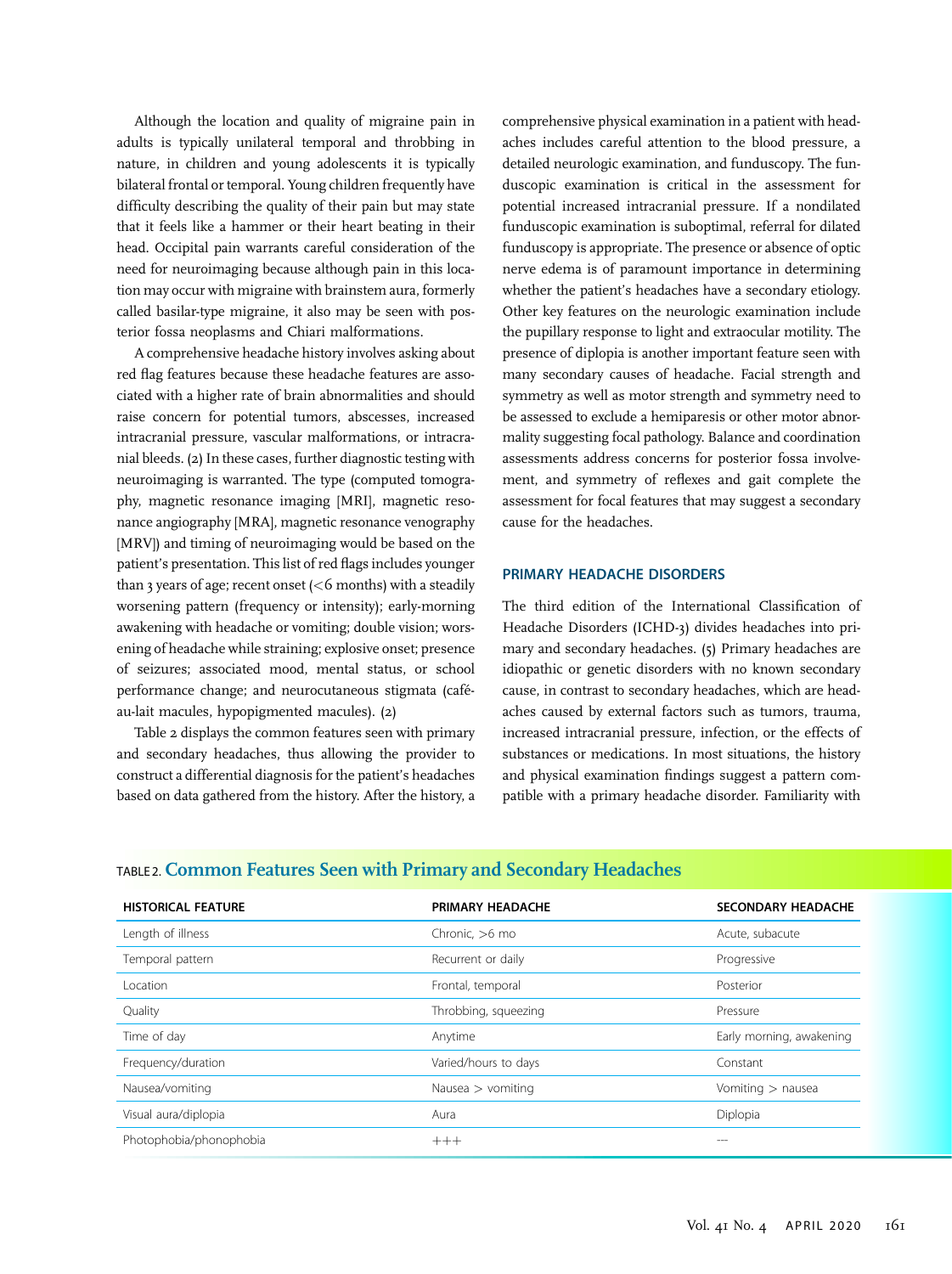the spectrum of primary headache disorders that are seen in children and adolescents is important for the primary care provider for appropriate treatment options to be discussed. The diagnosis of primary headache disorders is clinical and based on the ICHD-3 diagnostic criteria [\(https://www.ichd-3.](https://www.ichd-3.org/) [org/](https://www.ichd-3.org/)). (5)

#### **Migraine**

Migraine is the most common primary headache type seen in children, with an overall prevalence of 9.1% (6) and a range reported of 1.2% (young children) to 23% (adolescents), (1) and is one of the most common reasons for referral to a pediatric neurologist. Migraine is typically divided into migraine without aura and migraine with aura. (5) Approximately 20% of migraines can be associated with a preceding aura, which is typically visual but may include numbness, weakness, dysarthria, coordination difficulties, and confusion. (5) The impact that frequent migraines can have on a child or young adult is significant. Children with migraine, and in particular the subset with chronic daily headache, have lower quality of life scores on the Pediatric Quality of Life Inventory, similar to children with arthritis and cancer. (7)

The ICHD-3 criteria for the diagnosis of migraine without aura are as follows (5):

- A. At least 5 attacks fulfilling criteria B through D
- B. Headache attack duration of 2 to 72 hours for children younger than 18 years (untreated or unsuccessfully treated)
- C. Headache has at least 2 of the following 4 characteristics: 1) unilateral or bilateral location in children younger than 18 years and often frontal, 2) pulsating quality, 3) moderate or severe pain intensity, and 4) aggravation by or causing avoidance of routine physical activity (eg, walking or climbing stairs)
- D. During headache at least  $I$  of the following occurs:  $I$ ) nausea and/or vomiting and 2) photophobia and phonophobia
- E. Not better accounted for by another ICHD-3 diagnosis The ICHD-3 criteria for the diagnosis of migraine with aura are as follows (5):
- A. At least 2 attacks fulfilling criteria B and C
- B. One or more of the following 6 fully reversible aura symptoms: visual, sensory, speech and/or language, motor, brainstem, and retinal
- C. At least  $3$  of the following 6 characteristics:  $1$ ) at least  $1$ aura symptom spreads gradually over 5 minutes or more, 2) 2 or more symptoms occur in succession, 3) each individual aura symptom lasts 5 to 60 minutes, 4) at least 1 aura symptom is unilateral, 5) at least 1 aura symptom is

positive, and 6) the aura is accompanied, or followed within 60 minutes, by headache

D. Not better accounted for by another ICHD-3 diagnosis

#### Tension-Type Headache

Tension-type headaches are common in the pediatric population and, in general, are less severe than migraine headaches. Many patients with tension-type headaches may go unnoticed because often they do not bring it up as a primary concern at health-care visits.

The diagnostic criteria for infrequent episodic tensiontype headache are as follows (5):

- A. At least 10 episodes of headache occurring on fewer than 1 day per month on average  $\left($  <12 days per year) and fulfilling criteria B through D
- B. Lasting from 30 minutes to 7 days
- C. At least 2 of the following 4 characteristics: 1) bilateral location, 2) pressing or tightening (nonpulsating) quality, 3) mild or moderate intensity, and 4) not aggravated by routine physical activity such as walking or climbing stairs
- D. Both of the following: no nausea or vomiting and no more than 1 of photophobia or phonophobia
- E. Not better accounted for by another ICHD-3 diagnosis

#### Chronic Daily Headache

Chronic daily headache is typically a combination of chronic migraine and chronic tension-type headaches. "Headache occurring on 15 or more days per month for more than 3 months which has the features of migraine headache on at least 8 days per month" is considered to be chronic migraine. (5)

The diagnostic criteria for chronic daily headache are as follows (5):

- A. Headache (migraine-like or tension-type-like) on 15 or more days per month for longer than 3 months and fulfilling criteria B and C
- B. Occurring in a patient who has had at least 5 attacks fulfilling criteria B through D for migraine without aura and/or criteria B and C for migraine with aura
- C. On at least 8 days per month for more than 3 months, fulfilling any of the following: 1) criteria C and D for migraine without aura, 2) criteria B and C for migraine with aura, and 3) believed by the patient to be migraine at onset and relieved by a triptan or ergot derivative
- D. Not better accounted for by another ICHD-3 diagnosis

#### Medication Overuse Headache

Although medication overuse headache, sometimes termed rebound headache, is a secondary headache disorder and as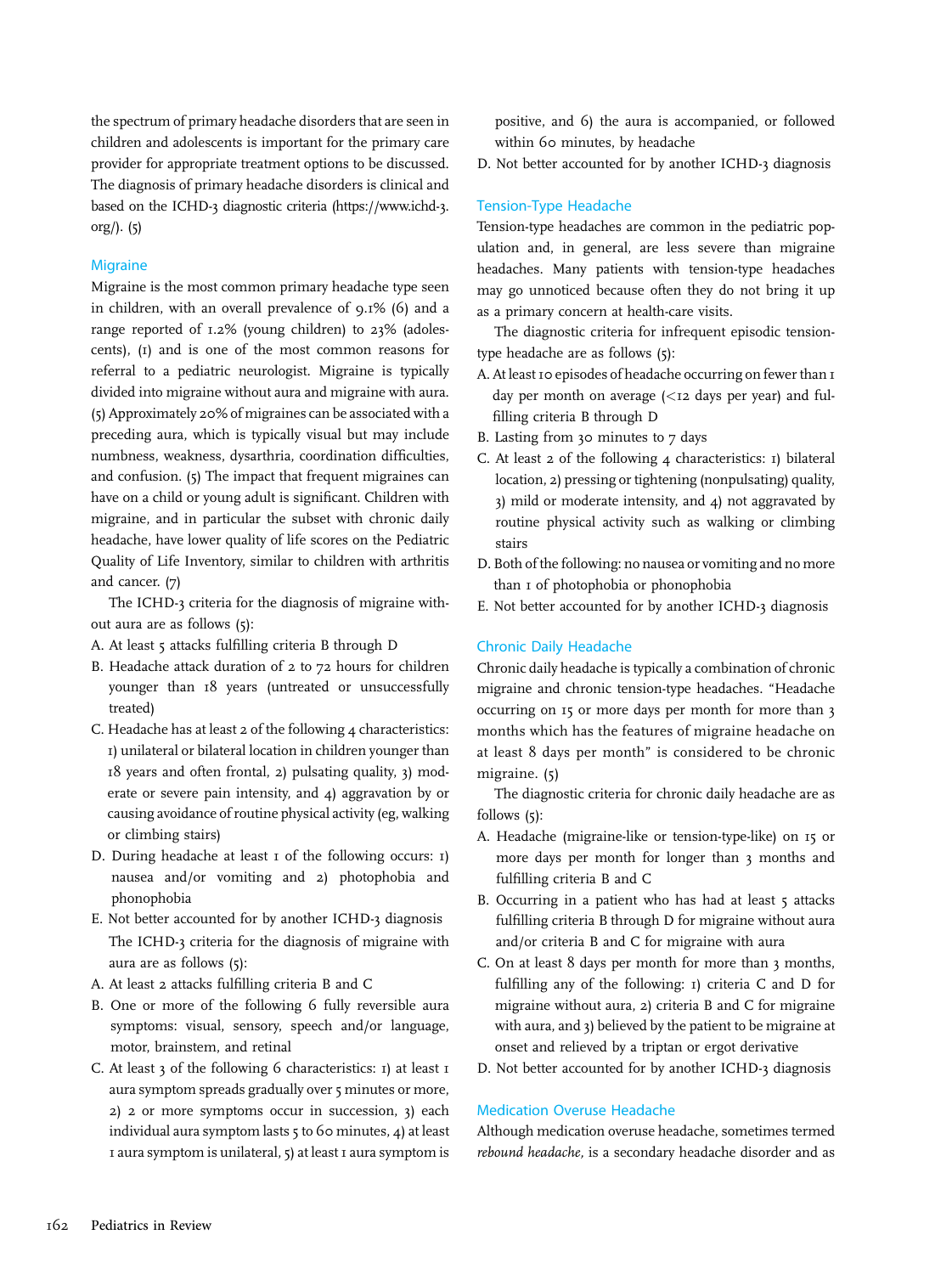such is not the focus of this article, it is an important entity to discuss because it can complicate the management of primary headache disorders. Medication overuse headache can be seen in greater than 50% of patients who have 15 or more headache days per month. It is crucial to identify whether medication overuse is contributing to a patient's headache burden because management of this entity is specific to eliminating overuse of acute abortive agents. Effective treatment of medication overuse headache can lead to a reduction in the number of headache days per month that a patient experiences and can also lead to an improved response to daily preventive agents. In patients who are not overusing acute abortive agents, it is important for their provider to counsel them about preventing medication overuse headache. (5)

The diagnostic criteria for medication overuse headache are as follows (5):

- A. Headache occurring on at least 15 days per month in a patient with a preexisting headache disorder
- B. Regular overuse for more than 3 months of 1 or more drugs that can be taken for acute or symptomatic treatment of headache
- C. Not better accounted for by another ICHD-3 diagnosis

#### Childhood Periodic Syndromes

In addition to the common primary headache syndromes, there are several childhood periodic syndromes in the presence or absence of head pain that should be considered in children presenting with recurrent paroxysmal events. Abdominal migraine is a syndrome of paroxysmal abdominal pain with or without vomiting lasting hours to days. Cyclical vomiting syndrome occurs when patients have hours to days of vomiting occurring at regular predictable intervals. It "is typically a self-limiting episodic condition occurring in childhood, with periods of complete normality between episodes." (5) The predictable and cyclic quality is its trademark. Benign paroxysmal vertigo involves recurrent episodes of vertigo with associated symptoms lasting minutes to hours seen in younger children, and benign paroxysmal torticollis in very young children involves recurrent episodes of torticollis with associated symptoms lasting minutes to days. In all of these syndromes, the patient is symptom-free with normal neurologic examination findings between attacks. (5) Children with these periodic syndromes are at a higher risk for developing migraine in the future.

The diagnostic criteria for abdominal migraine are as follows (5):

A. At least 5 attacks of abdominal pain fulfilling criteria B through D

- B. Pain has at least 2 of the following 3 characteristics: midline location, periumbilical or poorly localized; dull or "just sore" quality; and moderate or severe intensity
- C. At least 2 of the following 4 associated symptoms or signs: anorexia, nausea, vomiting, and pallor
- D. Attacks last 2 to 72 hours when untreated or unsuccessfully treated
- E. Complete freedom from symptoms between attacks
- F. Not attributed to another disorder The diagnostic criteria for cyclical vomiting syndrome are as follows (5):
- A. At least 5 attacks of intense nausea and vomiting, fulfilling criteria B and C
- B. Stereotypical in the individual patient and recurring with predictable periodicity
- C. All of criteria D through H
- D. Nausea and vomiting occur at least 4 times per hour
- E. Attacks last at least 1 hour, up to 10 days
- F. Attacks occur at least 1 week apart
- G. Complete freedom from symptoms between attacks
- H. Not attributed to another disorder

#### FURTHER TESTING

In general, laboratory testing and electroencephalography are not recommended for the evaluation of recurrent headaches in children. In a child with normal neurologic examination findings who has a stable pattern of recurrent headaches without red flag features, routine neuroimaging is not indicated. (8) Neuroimaging with a computed tomographic scan of the head is appropriate in acute emergent presentations. In some circumstances, a limited (fast) brain MRI may be preferable if available. A limited brain MRI can be particularly helpful in patients who require urgent imaging but would require anesthesia for a full brain MRI due to length of time required for image acquisition. In nonemergent patients in whom it is determined that neuroimaging is required, an MRI brain is the study of choice given the detail it provides and the lack of radiation exposure. (9) Vascular imaging with MRA and MRV may be considered in specific circumstances. For example, if there is concern for an arterial aneurysm an MRA is appropriate. If there is concern for venous sinus thrombosis or venous sinus stenosis (which can be seen in pseudotumor cerebri syndrome), MRV is appropriate. A lumbar puncture should be considered in patients with acute isolated headache or chronic progressive headache after neuroimaging has been obtained. Documentation of the cerebrospinal fluid opening pressure is crucial for the establishment of increased intracranial pressure, and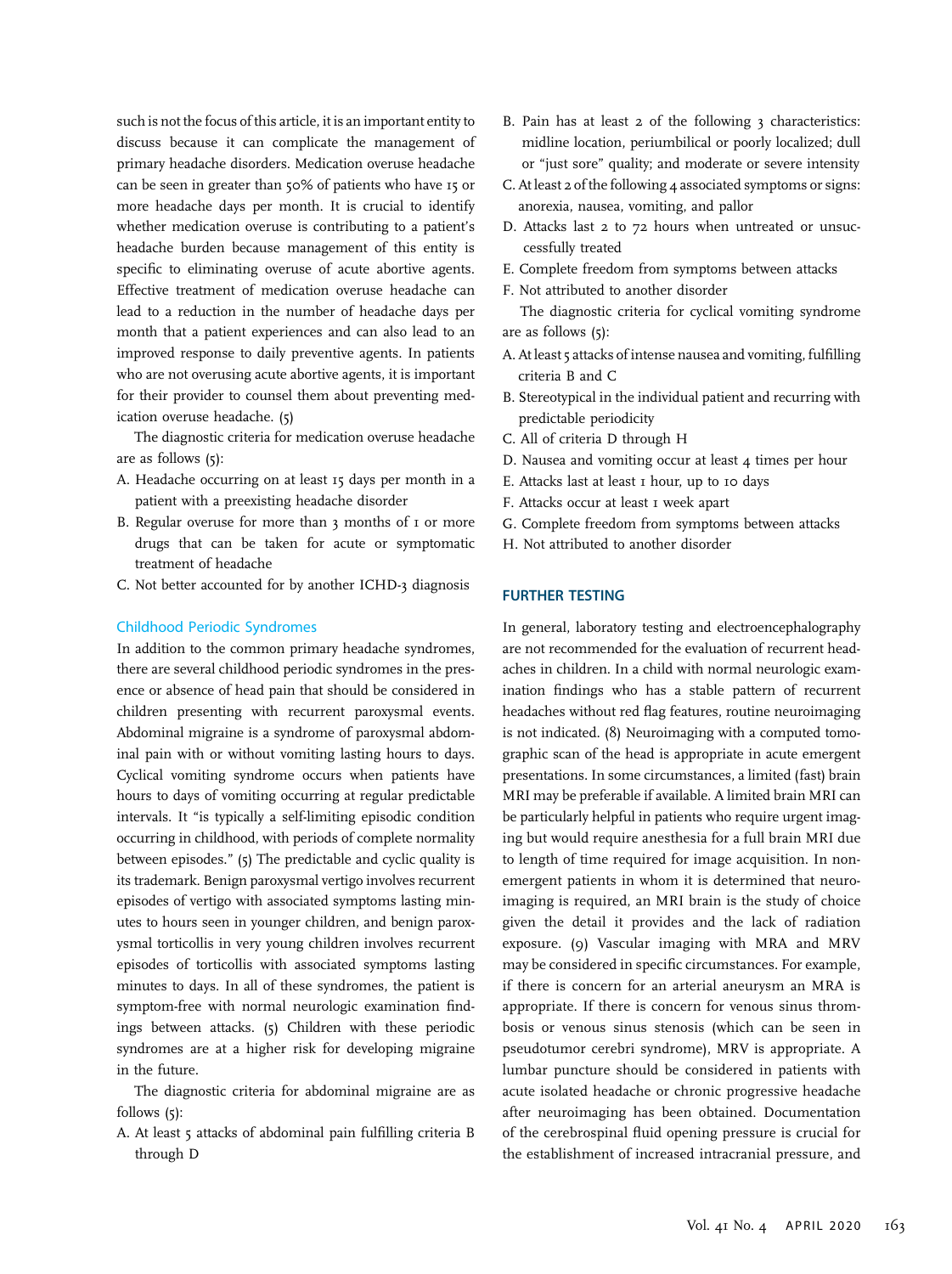cerebrospinal fluid analysis is aimed at evaluating for infection, inflammation, and hemorrhage.

#### TREATMENT

The treatment of headaches and migraines in children consists of a multifaceted approach including lifestyle modifications, abortive agents, preventive agents, complementary therapies, and procedural interventions.

#### Lifestyle Modifications

Lifestyle modifications are an imperative base on which to build a treatment plan. Optimizing these factors can improve the chances of successful treatment. Use of latenight electronics, poor sleep hygiene, poor hydration, erratic meals, caffeine consumption, a lack of routine exercise, stress and depression, and medication overuse can all contribute to poor headache control.

All patients should be asked about their sleep pattern and sleep hygiene. Sleep issues that are important to address include the amount of sleep appropriate for age, when are they getting their sleep (all at night or napping during the day), screening for sleep apnea, and counseling against use of screens (smartphones, computers, television) close to bedtime.

Hydration status needs to be assessed, and the patients should be asked what types of liquids they consume, stressing the need for improved water and electrolyte intake. Often setting a goal for the number of urinations per day can be useful rather than a set amount of water consumption because this better accounts for physical activity or exertion variations. We suggest drinking enough water to have 6 or more urinations per day.

Screening patients' dietary and exercise habits is also important. Patients should be counseled about healthy eating, reaching a healthy weight, and not skipping meals. Diet can significantly affect headache management. Patients may find that their headaches are affected by particular beverages, foods, or additives. We routinely provide an information sheet regarding foods to consider limiting or avoiding in patients with headache (Table 3). Caffeine use should always be assessed, and routine caffeine use should be discouraged. Regular cardiovascular exercise is important for patients with headaches and should be strongly encouraged.

In addition, patients should be screened for stress, anxiety, and depression. These issues can greatly affect the headache burden and, if discovered, should be addressed by stress management techniques, psychological therapy, or psychiatry referral when needed.

Finally, screening for medication overuse is an important part of obtaining a complete headache history. If medication overuse is ruled out, counseling the patient and family about how to prevent medication overuse is imperative. If medication overuse is a factor, treatment consists of stopping overuse of acute abortive medications. Often it is recommended to stop them altogether for a period such as 2 weeks, followed by reintroduction of their use at an appropriate frequency. The child's headaches may worsen during this washout period. Should this occur, bridging with a methylprednisolone taper dose pack can be considered if appropriate for the individual patient.

Having the family keep a headache log or calendar may help assess headache burden and identify avoidable triggers. It may also bring to light some of the lifestyle issues reviewed herein.

#### Medication Options

Medication options are divided into abortive (or immediate) treatment for headache pain and associated discomfort and preventive treatment for patients who have a significant monthly headache burden. The headache burden is a composite of headache frequency, usually evaluated over a month, and headache severity and duration. Although there is no standardized burden assessment tool, the amount of disability a child experiences from headaches may be assessed using the Pediatric Migraine Disability Assessment (PedMIDAS) score. This 6-question scoring tool provides a standardized and trackable assessment of the impact of the patient's headaches on his or her school and home life as well as on participation in extracurricular activities. (10) Based on the headache burden, the patient, family, and provider can together develop a treatment strategy. It is typically at the point of considering a daily preventive agent or if an acute abortive agent or "cocktail" is ineffective that a child is referred to a pediatric neurologist for further recommendations. Having the patient bring his or her headache calendar as well as any lifestyle modifications and medications (with dosage) he or she has tried can be very helpful in formulating a treatment plan going forward.

Abortive Therapy. A combination of rest and hydration are important first steps and need to be reinforced. Most patients and families will usually begin with the use of an over-the-counter (OTC) medication such as a nonsteroidal anti-inflammatory drug (NSAID) or acetaminophen. Ibuprofen and acetaminophen both have been found to be effective and safe in children with migraine in double-blind placebo-controlled trials. (11) To optimize the efficacy of OTC medications, it should be emphasized that they should be taken as soon as the patient feels the headache coming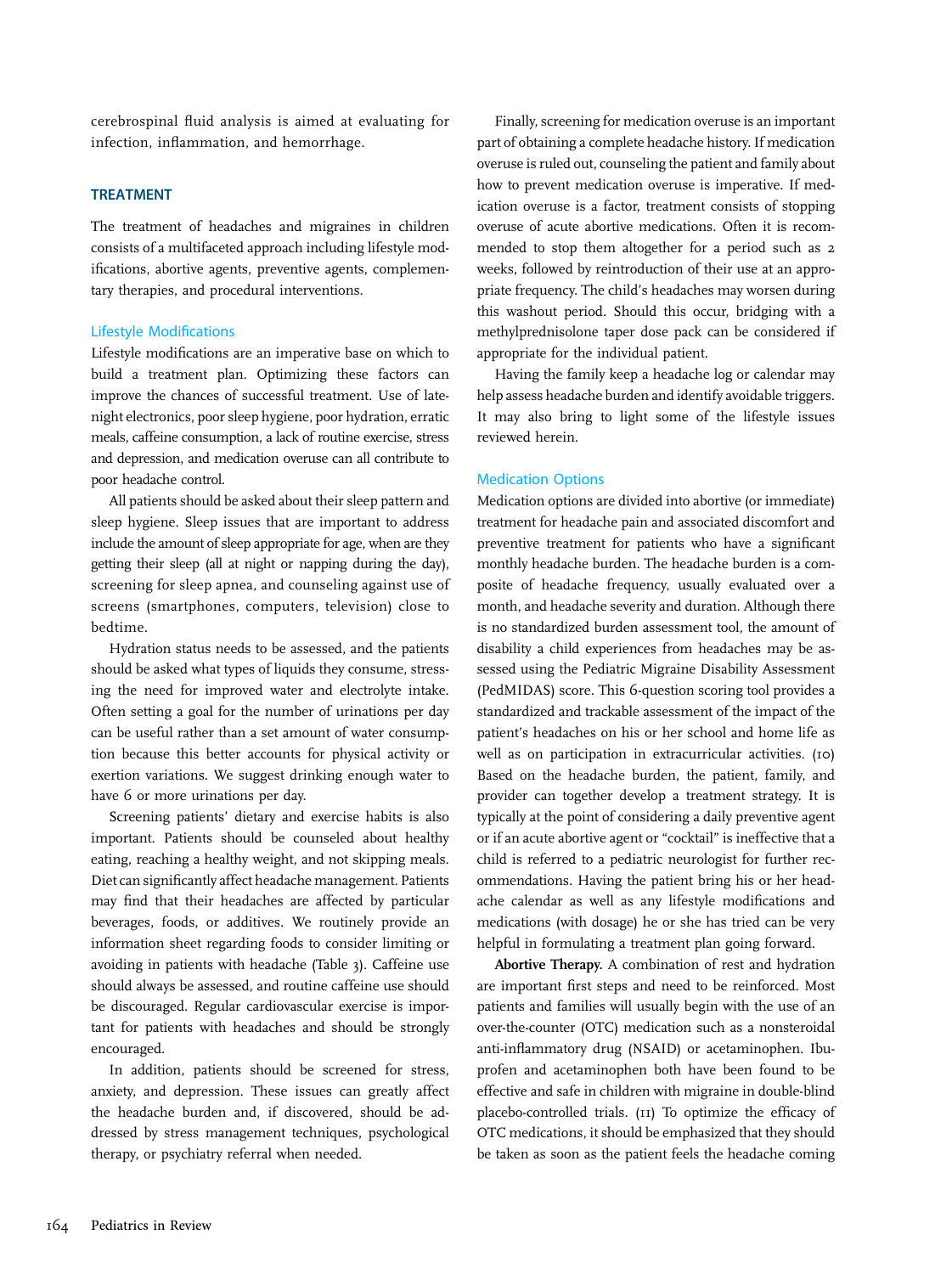#### TABLE 3. Diet and Headaches

| Dietary triggers for headaches:                                                                                   |
|-------------------------------------------------------------------------------------------------------------------|
| 1. Caffeine (soda, coffee, tea)                                                                                   |
| 2. MSG and soy products                                                                                           |
| 3. Chocolate                                                                                                      |
| 4. Nitrite-containing foods (hot dogs, lunch meats, sausage)                                                      |
| 5. Artificial sweeteners (saccharin, aspartame)                                                                   |
| 6. Some cheeses/dairy (aged cheeses, sour cream, yogurt, whole milk, buttermilk, ice cream)                       |
| 7. Nuts and nut butter (peanut butter, peanuts)                                                                   |
| 8. Vinegar and vinegar-containing condiments (ketchup, mustard, mayonnaise)                                       |
| 9. Certain fruits/juices (citrus fruit, raisins, raspberries, red plums, papayas, passion fruit, dates, avocados) |
| 10. Certain vegetables (lima beans, fava beans, navy beans, sauerkraut, pea pods, lentils)                        |
| 11. Fresh yeast in baked goods (bagels, doughnuts, sourdough, pizza dough, soft pretzels, coffee cake)            |
| 12. Snack foods (TV dinners, chips)                                                                               |
| 13. Beer and wine                                                                                                 |
| Safe alternative foods:                                                                                           |
| 1. American or cottage cheese, low-fat milk                                                                       |
| 2. Pasta, potatoes, rice cereal                                                                                   |
| 3. Lamb, chicken                                                                                                  |
| 4. Broccoli, cauliflower, cabbage                                                                                 |
| 5. Apples                                                                                                         |
| 6. Jelly, jam, hard candy, honey                                                                                  |
| 7. Gelatin, sherbet, cookies                                                                                      |

on. When possible, patients with migraine with aura should take their abortive therapy as soon as the aura is detected. This simple approach may be beneficial as long as the patient and family are cautioned about the risk of overuse and rebound headaches if OTCs are chronically used more than 10 to 15 days per month. Combination OTC medication options containing acetaminophen, aspirin, caffeine, or butalbital are at a higher risk for causing medication overuse headache. (12)

A "migraine cocktail" approach is frequently used as acute abortive therapy at home and typically consists of an NSAID, an antiemetic agent, oral fluids, and sometimes an antihistamine. Some patients also find benefit from the addition of a caffeine drink if the headache occurs in the morning. If this is ineffective, a triptan can be added to the migraine cocktail.

The use of triptan medications can be useful for abortive therapy, especially in older children and adolescents,

although other than rizatriptan and almotriptan their use is largely off-label. (13) In studies, both nasal sumatriptan and nasal zolmitriptan have the best efficacy data in pediatrics. However, most providers initiate treatment with an oral triptan. In addition to the option of nasal administration with sumatriptan and zolmitriptan, both rizatriptan and zolmitriptan are available in disintegrating oral tablets, which allow for easier administration to younger children.

Sometimes a patient will not get adequate relief from his or her home migraine cocktail and will then present to the emergency department for further treatment. In this setting, an intravenous (IV) migraine cocktail is often used and typically consists of a pain medication such as IV ketorolac combined with an antinausea medication, IV fluids, and sometimes an antihistamine. If ineffective, other abortive medications may be tried, such as IV magnesium, IV valproic acid, IV methylprednisolone, and IV dihydroergotamine. Occasionally a patient may be admitted to the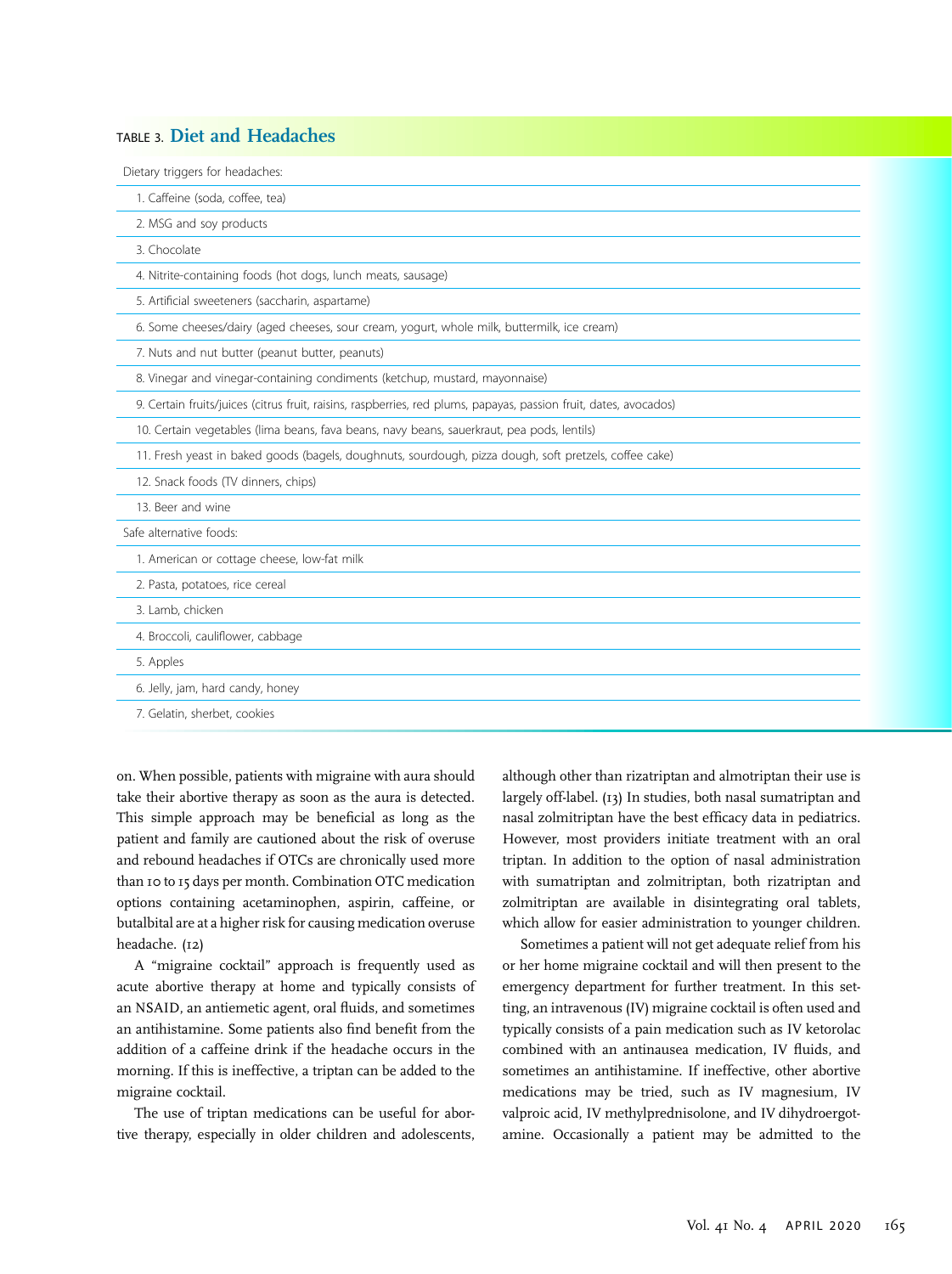# TABLE 4. Common Abortive Therapy Options

| <b>MEDICATION<sup>a</sup></b> | <b>DOSING RANGE</b>                                                                             | <b>ADVERSE EFFECTS; WARNINGS</b>                                                                                                                                                                                                                                                                                                                                | <b>INDICATIONS FOR USE/OTHER</b><br><b>INFORMATION</b>                                                                   |
|-------------------------------|-------------------------------------------------------------------------------------------------|-----------------------------------------------------------------------------------------------------------------------------------------------------------------------------------------------------------------------------------------------------------------------------------------------------------------------------------------------------------------|--------------------------------------------------------------------------------------------------------------------------|
| Ibuprofen                     | 10 mg/kg - max 800 mg Q6h                                                                       | GI upset, bleeding, kidney dysfunction                                                                                                                                                                                                                                                                                                                          | First line                                                                                                               |
| Naproxen                      | 10-20 mg/kg - max 500 mg Q12h                                                                   | GI upset, bleeding, kidney dysfunction                                                                                                                                                                                                                                                                                                                          | First line, longer period of action                                                                                      |
| Acetaminophen                 | 15 mg/kg - max 1,000 mg Q8h or 3,000 Liver dysfunction<br>total mg/day                          |                                                                                                                                                                                                                                                                                                                                                                 | First line, especially in patients with<br>contraindication or sensitivity to<br>nonsteroidal anti-inflammatory<br>drugs |
| Ketorolac                     | 0.5 mg/kg PO or IV - max 10 mg PO Q6h GI upset, bleeding, kidney dysfunction<br>or 30 mg IV Q6h |                                                                                                                                                                                                                                                                                                                                                                 | Often used first line in ED as part of a<br>"migraine cocktail" with fluids and<br>antiemetic agent                      |
| Metoclopramide                | 0.2 mg/kg PO or IV - max 10 mg Q6h Somnolence, extrapyramidal adverse                           | effects                                                                                                                                                                                                                                                                                                                                                         | Diphenhydramine can be used for<br>pretreatment to prevent<br>extrapyramidal effects                                     |
| Prochlorperazine              | 0.15 mg/kg PO or IV - max 10 mg Q6h Somnolence, extrapyramidal adverse                          | effects, dizziness                                                                                                                                                                                                                                                                                                                                              | Diphenhydramine can be used for<br>pretreatment to prevent<br>extrapyramidal effects                                     |
|                               | Diphenhydramine 1 mg/kg IV or PO - max 50 mg Q4h                                                | Somnolence, paradoxical activation                                                                                                                                                                                                                                                                                                                              |                                                                                                                          |
| Valproic acid                 | 15 mg/kg IV - max 1,000 mg Q12h                                                                 | Somnolence, GI upset; avoid in patients Typically used second line in ED if initial<br>with hepatic dysfunction and<br>pregnant patients                                                                                                                                                                                                                        | cocktail ineffective                                                                                                     |
| Triptans                      |                                                                                                 |                                                                                                                                                                                                                                                                                                                                                                 |                                                                                                                          |
| Almotriptan                   | 6.25 or 12.5 mg - max 25 mg/day                                                                 | Fatigue, somnolence, flushing, chest<br>pain, paresthesia; do not use in<br>patients with arrhythmia, coronary<br>artery disease, stroke, hemiplegic<br>migraine, migraine with brainstem<br>aura, poorly controlled hypertension,<br>use of ergot derivative within<br>previous 24 h; serotonin syndrome<br>risk when using in patients taking<br><b>SSRIs</b> | Use after or in conjunction with<br>analgesic agents; do not use $>2$<br>days per week                                   |
| Rizatriptan                   | 5 or 10 mg ODT - max 20 mg/day                                                                  | Same as above                                                                                                                                                                                                                                                                                                                                                   | Same as above                                                                                                            |
| Frovatriptan                  | $2.5$ mg - max 5 mg/day                                                                         | Same as above                                                                                                                                                                                                                                                                                                                                                   | Same as above                                                                                                            |
| Naratriptan                   | 1 or 2.5 mg $-$ max 5 mg/day                                                                    | Same as above                                                                                                                                                                                                                                                                                                                                                   | Same as above                                                                                                            |
| Zolmitriptan                  | Nasal 5 mg, 2.5 or 5 mg ODT - max 10 Same as above<br>mg/day                                    |                                                                                                                                                                                                                                                                                                                                                                 | Same as above                                                                                                            |
| Eletriptan                    | 20 or 40 mg - max 80 mg/day                                                                     | Same as above                                                                                                                                                                                                                                                                                                                                                   | Same as above                                                                                                            |
| Sumatriptan                   | Nasal 5 or 20 mg $-$ max 40 mg/day<br>Oral 25, 50, 100 mg - max 200 mg/day                      | Same as above                                                                                                                                                                                                                                                                                                                                                   | Same as above                                                                                                            |

ED=emergency department, GI=gastrointestinal, IV=intravenous, max=maximum, ODT=orally disintegrating tablet, PO=orally, Q4/6/8/12h=every 4/6/8/12 hours, SSRI=selective serotonin reuptake inhibitor.

<sup>a</sup> Providers should be aware that many of these medications are not Food and Drug Administration (FDA) approved for migraine or headache treatment in the pediatric age group.

Adapted from Klein J, Oakley C. Migraine and headaches in children. In: Johnston MV, Adams HP, Fatemi A, eds. Neurobiology of Disease. 2nd ed. Oxford, NY: Oxford University Press; 2016:540–546. (14)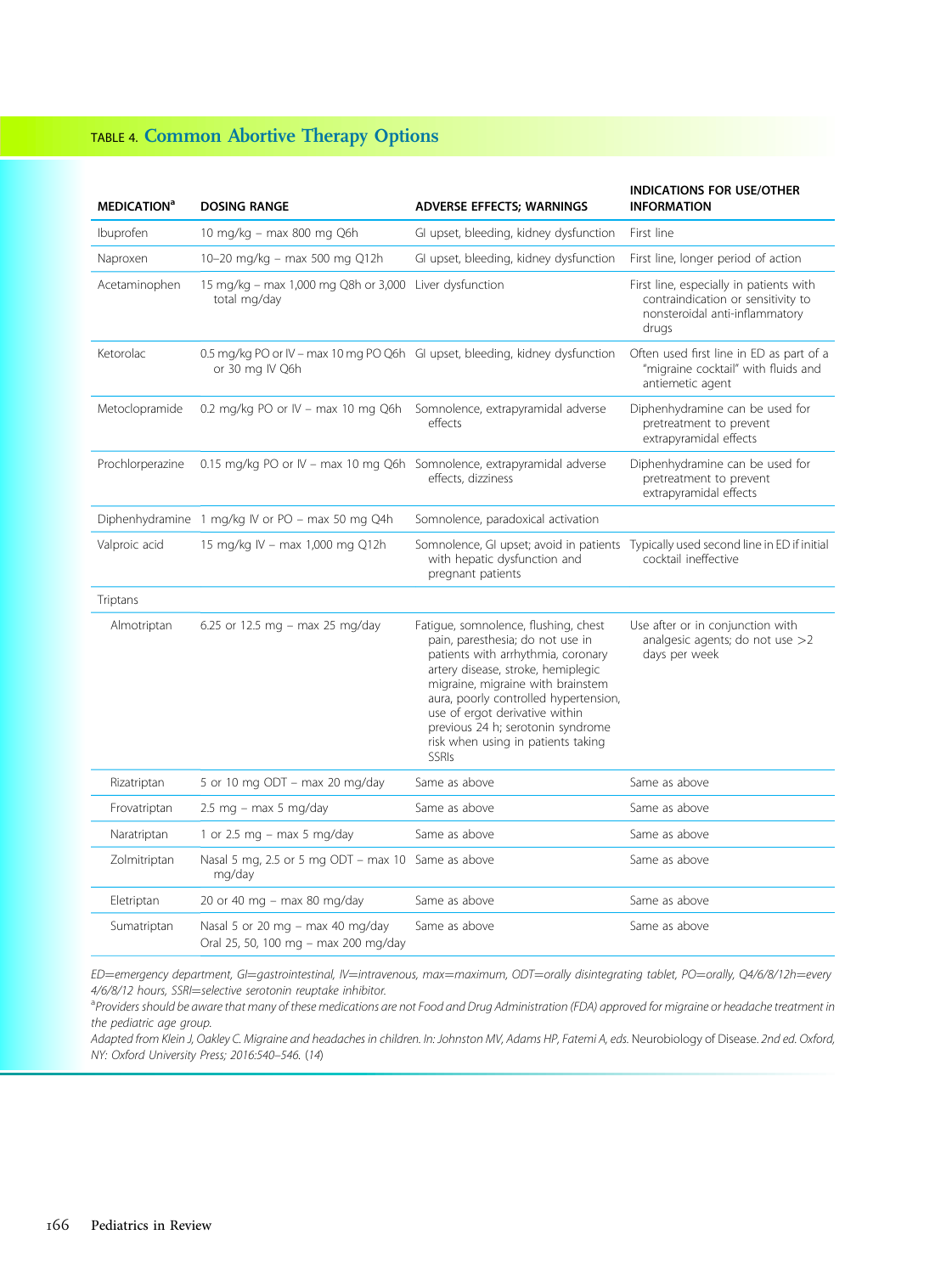| <b>MEDICATION<sup>a</sup></b>      | <b>DOSING RANGE</b>                                                                              | <b>ADVERSE EFFECTS; WARNINGS</b>                                                                                                                                                                                                           | <b>FAVORABLE QUALITIES</b>                                                                                                              |
|------------------------------------|--------------------------------------------------------------------------------------------------|--------------------------------------------------------------------------------------------------------------------------------------------------------------------------------------------------------------------------------------------|-----------------------------------------------------------------------------------------------------------------------------------------|
| Antihistamines                     |                                                                                                  |                                                                                                                                                                                                                                            |                                                                                                                                         |
| Cyproheptadine                     | 2-4 mg PO QHS - max 8 mg Q8-12h                                                                  | Increased appetite, weight gain,<br>somnolence                                                                                                                                                                                             | In general, is well tolerated                                                                                                           |
| Antidepressants/<br>anxiolytics    |                                                                                                  |                                                                                                                                                                                                                                            |                                                                                                                                         |
| Amitriptyline                      | 10 mg PO QHS - max 50 mg BID                                                                     | Somnolence, dizziness, overdose may<br>cause cardiotoxicity, risk of suicidal<br>ideation, must be weaned                                                                                                                                  | Can help sleep initiation; may<br>stabilize mood at a high dose                                                                         |
| Nortriptyline                      | 25 mg PO QHS - max 50 mg BID                                                                     | Same as above                                                                                                                                                                                                                              | Same as above; may be helpful for<br>chronic widespread pain                                                                            |
| Duloxetine                         | 20 mg PO QHS - max 80 mg daily                                                                   | GI upset, risk of suicidal ideation; can lead<br>to serotonin syndrome or dystonia if<br>used with metoclopramide; can lead<br>to hyponatremia, SIADH, hypotension,<br>serotonin syndrome if used with<br>prochlorperazine; must be weaned | May be helpful for chronic<br>widespread pain; may improve<br>anxiety                                                                   |
| Venlafaxine<br>extended<br>release | 37.5 mg PO daily - max 150 mg daily                                                              | Constipation, dry mouth, risk of suicidal Same as above; can be helpful for<br>ideation, can lead to serotonin<br>syndrome or dystonia if used with<br>metoclopramide, must be weaned                                                      | dizziness                                                                                                                               |
| Antiepileptics                     |                                                                                                  |                                                                                                                                                                                                                                            |                                                                                                                                         |
| Topiramate                         | 15 mg PO QHS - max 100 mg BID but<br>typical max dose used for headache is<br>50 mg BID          | Cognitive dysfunction, paresthesia,<br>weight loss, kidney stones, decreased<br>perspiration, metabolic acidosis                                                                                                                           | Especially useful in overweight/<br>obese patients; can be used for<br>dual purposes in patients who<br>also have epilepsy              |
| Zonisamide                         | 25 mg PO QHS - max 50 mg BID                                                                     | Contraindicated in patients with a sulfa<br>allergy                                                                                                                                                                                        | In general adverse effects are similar<br>to but less severe than those for<br>topiramate                                               |
| Acetazolamide                      | 10 mg/kg per day divided BID-TID or 250<br>mg BID - max 4,000 mg/day                             | Paresthesia, urinary frequency, metabolic Useful in some patients with<br>acidosis, electrolyte derangement<br>(hyponatremia, hypokalemia)                                                                                                 | hemiplegic migraine                                                                                                                     |
| Divalproex                         | 10 mg/kg per day PO (usually divided<br>BID) - max 40 mg/kg per day divided<br>BID or 750 mg BID | Teratogenicity, weight gain, hair and skin Can be used for dual purposes in<br>changes, tremor, liver dysfunction,<br>requires laboratory monitoring<br>(particularly liver function tests and<br>platelets)                               | patients who also have epilepsy,<br>mood stabilizer                                                                                     |
| Gabapentin                         | mg/kg per day divided TID or 900 mg<br>ШD                                                        | 10 mg/kg per day divided TID - max 35 Weight gain, somnolence, easy bruising,<br>caution if renal impairment                                                                                                                               | May help other neuropathic pain,<br>helps with sleep initiation; can be<br>used for dual purposes in patients<br>who also have epilepsy |
| Antihypertensives                  |                                                                                                  |                                                                                                                                                                                                                                            |                                                                                                                                         |
| Propranolol                        | 1 mg/kg per day PO (daily or divided BID)<br>- max 4 mg/kg per day                               | Bradycardia, hypotension, decreased<br>exercise tolerance, erectile<br>dysfunction; contraindicated in<br>patients with poorly controlled<br>asthma, diabetes; caution in<br>depression as can worsen mood                                 | In general, is well tolerated                                                                                                           |
| Nadolol                            | 20 mg PO daily - max 120 mg daily                                                                | Same as above                                                                                                                                                                                                                              |                                                                                                                                         |
|                                    |                                                                                                  |                                                                                                                                                                                                                                            |                                                                                                                                         |

# TABLE 5. Common Preventive Therapy Options

Continued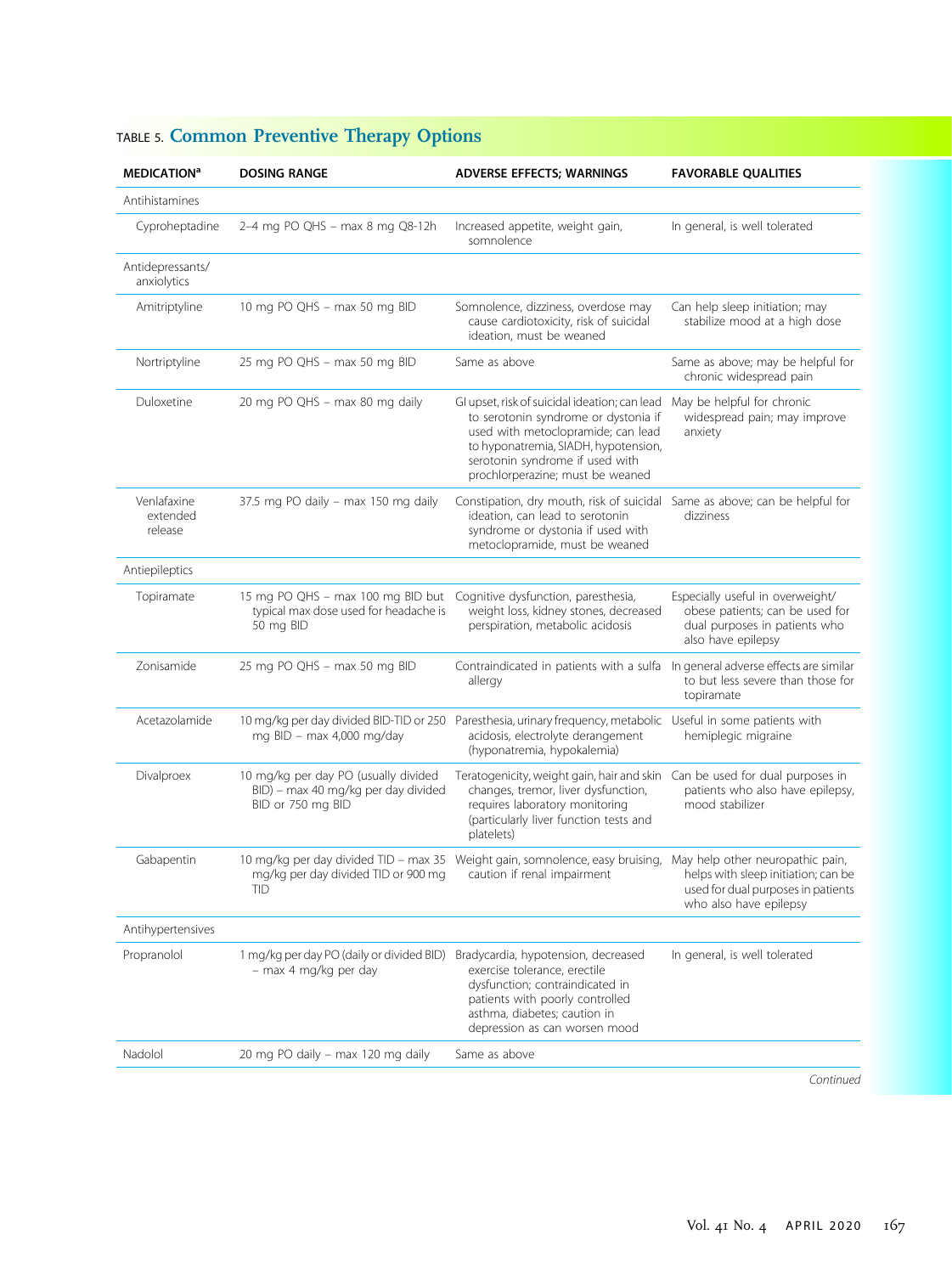| <b>TABLE 5. (Continued)</b>    |                                                                                      |                                         |                                                     |
|--------------------------------|--------------------------------------------------------------------------------------|-----------------------------------------|-----------------------------------------------------|
| <b>MEDICATION</b> <sup>a</sup> | <b>DOSING RANGE</b>                                                                  | <b>ADVERSE EFFECTS; WARNINGS</b>        | <b>FAVORABLE QUALITIES</b>                          |
| release                        | Verapamil extended 4 mg/kg per day PO daily - max<br>8 mg/kg per day or 480 mg daily | Hypotension, constipation,<br>leg edema | Useful in some patients with<br>hemiplegic migraine |
|                                |                                                                                      |                                         |                                                     |

BID=twice daily, GI=qastrointestinal, IV=intravenous, max=maximum, ODT=orally disintegrating tablet, PO=orally, QHS=every night at bedtime, Q8-12h=every 8 to 12 hours, SIADH=syndrome of inappropriate antidiuretic hormone secretion, TID=3 times daily.

<sup>a</sup> Providers should be aware that not all of these medications are Food and Drug Administration (FDA) approved for migraine or headache treatment in the pediatric age group.

Adapted from Klein J, Oakley C. Migraine and headaches in children. In: Johnston MV, Adams HP, Fatemi A, eds. Neurobiology of Disease. 2nd ed. Oxford, NY: Oxford University Press; 2016:540–546. (14)

hospital for ongoing pain management. Table 4 lists the commonly used abortive treatment options, including the triptans.

Preventive Therapy. Preventive therapy involves medications that the patient takes every day to eventually reduce the frequency and severity of his or her headaches. When initiating preventive therapy, one needs to carefully consider the risk of a daily medication versus the effect on quality of life due to the child's headache burden. Frequent and incapacitating headaches can lead to severe disability, with children missing excessive time from school and compromising normal home and social activities. The headache burden can lead to feelings of hopelessness and depression. In addition, the child's headache burden can have a significant effect on the family and parental work time and financial stability. It is important to counsel the patient and family that these medications are typically started at a low dose and increased gradually and as such take some time to begin working.

There are 4 main classes of medication used for preventive therapy: antihistamines, antiepileptics, antidepressants/anxiolytics, and antihypertensives. In 2017, the New England Journal of Medicine published the Childhood and Adolescent Migraine Prevention (CHAMP) trial. This trial looked at efficacy and adverse event differences between topiramate (goal dose of 2 mg/kg per day), amitriptyline (goal dose of 1 mg/kg per day), and placebo. They found no statistically significant differences in reduction in headache frequency or disability (measured by PedMIDAS scores) among the 3 groups and found higher rates of adverse effects in the active drug groups. Specifically, they found that "the percentage of patients with a relative reduction of 50% or more in the number of headache days was 66% with amitriptyline, 71% with topiramate, and 68% with placebo." (15) They comment on the high placebo response rate, which is typical of previous headache trials, and note that this may benefit children with migraine. (15) Despite the results of this trial, topiramate and amitriptyline are still commonly

used as first-line preventive choices, as is cyproheptadine. The selection of which agent to begin with and the duration of treatment needs to be individualized by matching the specific needs and comorbidities of the patient with the medication efficacy and adverse effect profile. For example, a patient with migraine and obesity may benefit from topiramate given the possible weight loss that can occur with this medication. On the other hand, in a child with uncontrolled asthma,  $\beta$ -blockers should be avoided. See Table 5 for preventive medications and dosing guidelines.

Complementary Therapies. Complementary therapies can be very useful for headache treatment and are particularly helpful in patients with chronic daily headache. Common therapies include vitamin supplementation (riboflavin, magnesium, melatonin, CoQ10), and herbals (Petadolex® [Linpharma Inc, Oldsmar, FL], feverfew). Psychological therapies with biofeedback, cognitive behavioral therapy, and relaxation therapy, as well as physical therapies with acupuncture, massage, and craniosacral therapy, can all be important tools to treat migraine and chronic headaches. (16)

Riboflavin, magnesium oxide, and melatonin are common choices from the class of complementary preventive agents. These are sometimes used in lieu of starting a daily preventive medication or as adjunctive therapies in a patient already taking a daily preventive medication. Dosing is individualized to the patient and depends on the age and weight of the child. The dosing range of riboflavin is 25 mg daily for a young or small child to the maximum recommended dose of 400 mg daily for an adolescent who is near or at adult weight. Similarly, the dosing range of magnesium oxide is wide and can range from 125 mg daily for a young or small child up to the maximum recommended dose of 400 mg twice a day for an adolescent near or at adult weight. Melatonin therapy can be helpful for patients with migraine who have sleep initiation dysfunction that is not adequately treated with improved sleep hygiene. Doses typically range from 1 to 5 mg before bed.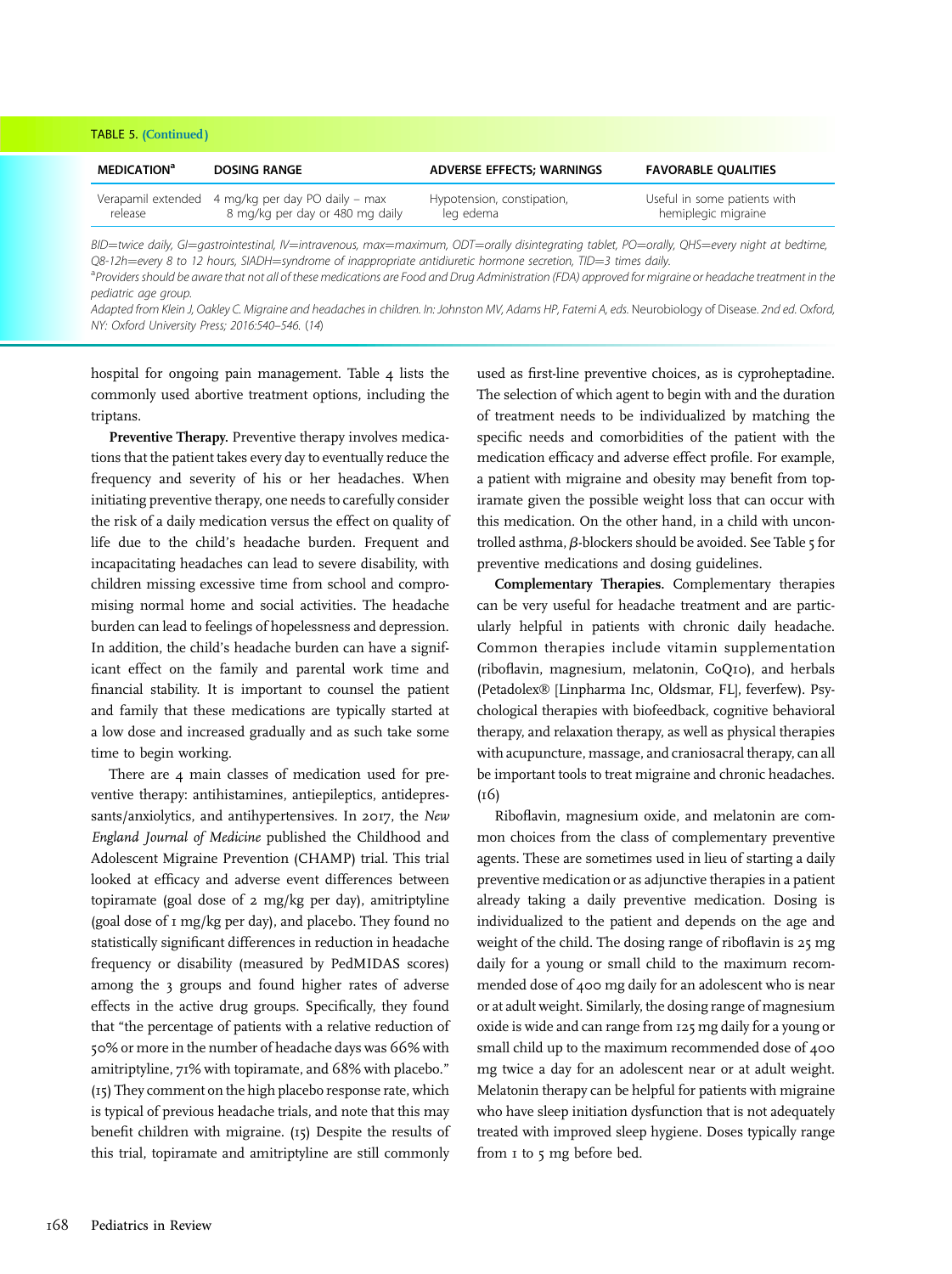#### Procedural Interventions

Procedural interventions are typically used when other therapies have not yielded relief. These include nerve blocks (occipital, sphenopalatine, trigeminal, etc), botulinum toxin, transcutaneous electrical nerve stimulation, and migraine surgery. There is limited experience with these procedural interventions in children and adolescents. Migraine surgery is considered by many as still experimental, and the American Headache Society cautions general use.

#### Summary

- Headache is a common complaint in children and adolescents and many times leads to much anxiety for the practitioner and the parents.
- Based on research evidence and consensus, (1)(2)(5)(6)(9) a thorough headache history and focused neurologic examination remain critical steps in the evaluation of the child with headache. In most situations these steps will allow the provider to distinguish between primary headache disorders, including migraine, tension, or chronic daily headache, and secondary

headache disorders, such as those seen with hydrocephalus, acute febrile illnesses, hypertension, chronic meningitis, brain tumors, or pseudotumor cerebri syndrome. (2) Whether to perform ancillary diagnostic tests depends on details revealed during data collection. (1)

- Based on research evidence, neuroimaging is not routinely indicated in children with normal neurologic examination findings who have recurrent headaches but should be considered in patients with abnormal neurologic examination findings, seizures, new severe headaches, change in headache type, or symptoms of neurologic dysfunction occurring with their headaches. (8)
- Based on some research evidence and expert consensus, treatment of headache and migraine in children (13)(14)(16) consists of a multifaceted approach including lifestyle modifications, abortive agents, preventive agents, complementary therapies, and, rarely, procedural interventions. (13)(14)(16)

References for this article are at [http://pedsinreview.aappublica](http://pedsinreview.aappublications.org/content/41/4/159)[tions.org/content/41/4/159](http://pedsinreview.aappublications.org/content/41/4/159).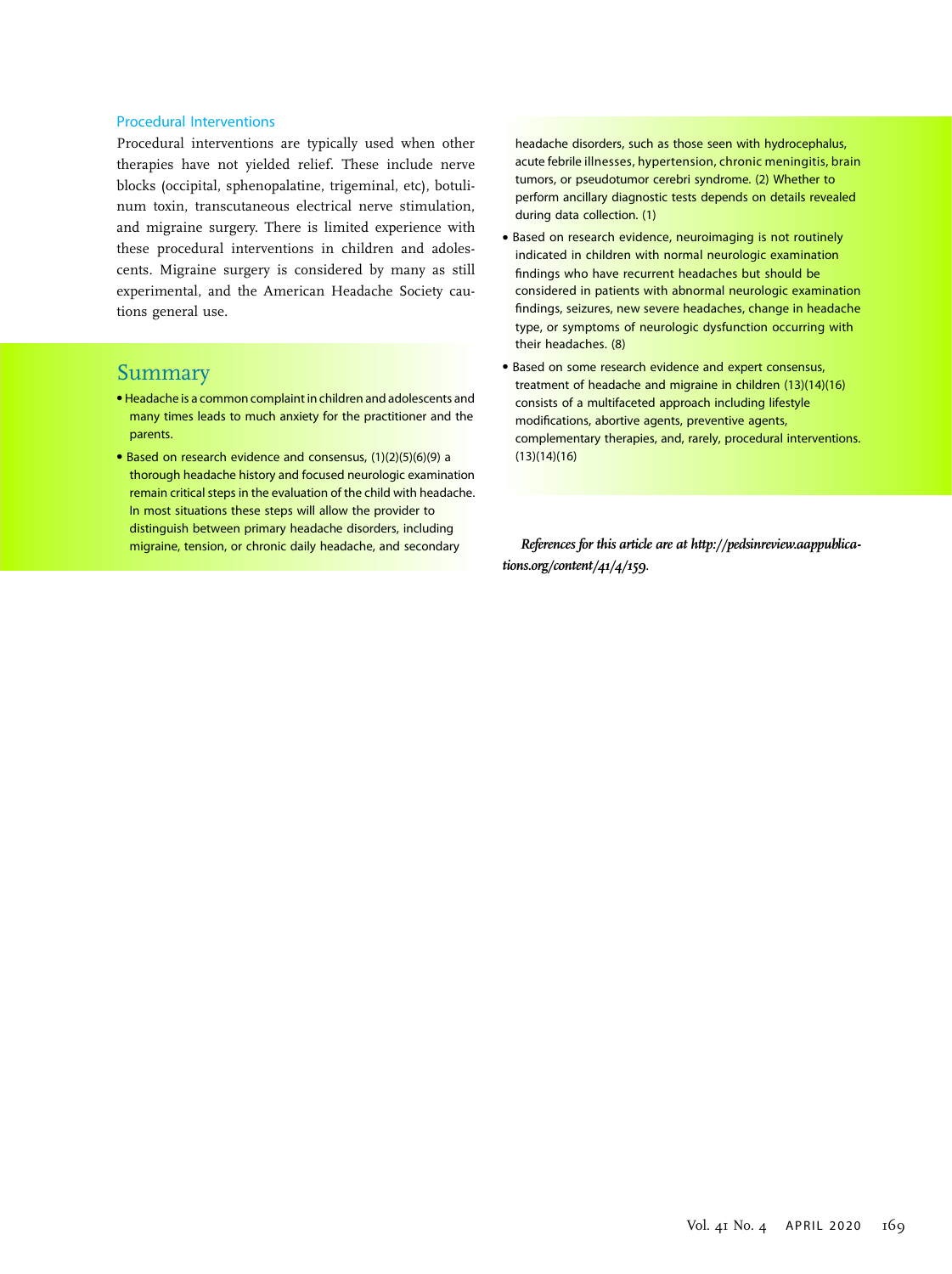# PIR Quiz

Individual CME quizzes are available via the blue CME link under the article title in the Table of Contents of any issue. To learn how to claim MOC points, go to: [http://www.aappublications.org/content/moc-credit.](http://www.aappublications.org/content/moc-credit)

- 1. A 15-year-old boy presents to the clinic with a 2-month history of headaches. The headaches are right-sided and pulsating. There is associated nausea, phonophobia and photophobia, and dizziness. He occasionally gets double vision. He denies dysesthesia and limb or facial weakness. There is no vomiting. At onset, the headaches occurred once every few days but now he always has a headache. He is taking ibuprofen every other day but it is not helping. His only other medication is isotretinoin for acne. He is otherwise healthy. His blood pressure is normal. His physical and neurologic examination findings are normal. On funduscopic examination, the examiner was unable to visualize his fundi due to photophobia. Which of the following is the most appropriate next step in management?
	- A. Increase ibuprofen dose and frequency.
	- B. Refer to ophthalmology to evaluate for optic nerve edema.
	- C. Refer to otolaryngology to evaluate for vestibulitis.
	- D. Start him on migraine prophylaxis for migraine headaches.
	- E. Treat him for tension headaches.
- 2. A 10-year-old girl presents to the emergency department with headaches and vomiting for the past several hours. The headache is frontal and "like a heartbeat." She has to have the lights out and no noise in the room to feel some relief. She has had headaches like this every few months for the past 3 years. This headache was different in that it started with numbness and tingling that spread up her right arm, and then she had garbled speech and confusion. Her vision was normal. These symptoms resolved after 45 minutes, but the headache continued. Her blood pressure is normal, and her general physical and neurologic examination findings are normal. Which of the following is the most likely diagnosis in this patient?
	- A. Intracranial hemorrhage.
	- B. Migraine with aura.
	- C. Migraine without aura.
	- D. Pseudotumor cerebri.
	- E. Tension headache.
- 3. A 9-year-old girl presents to the clinic with a 1-year-history of headaches. The headaches are frontal and associated with photophobia, phonophobia, nausea, and vomiting. She denies double vision, vision loss, numbness and tingling, or weakness. These headaches occur 1 to 2 times a month, usually after school. In between headaches she is normal. She continues to do well in school. Her physical and neurologic examination findings are normal. Which of the following diagnostic tests is the most appropriate to obtain for further evaluation of this patient?
	- A. Complete blood cell count and serum electrolytes.
	- B. Computed tomography of the head.
	- C. Lumbar puncture
	- D. Magnetic resonance imaging of the brain.
	- E. No further evaluation is needed.
- 4. A 17-year-old boy presents to the clinic with 2 to 3 episodes of migraine headache per month. He reports that he plays sports and does his homework after school, and often cannot go to bed until 11 pm. He watches videos on his phone and sometimes does not fall asleep until 1 am. He has to wake up at 6 am for school. He denies anxiety or depression. He takes ibuprofen about once a week for the most severe migraines, but ibuprofen does not usually relieve the headache. He drinks a lot of water and sports drinks, and he denies drinking any caffeinated beverages. Which of the following is the most appropriate next step in the management of this patient?

REQUIREMENTS: Learners can take Pediatrics in Review quizzes and claim credit online only at: [http://](http://pedsinreview.org) [pedsinreview.org](http://pedsinreview.org).

To successfully complete 2020 Pediatrics in Review articles for AMA PRA Category 1 Credit<sup>TM</sup>, learners must demonstrate aminimum performance level of 60% or higher on this assessment. If you score less than 60% on the assessment, you will be given additional opportunities to answer questions until an overall 60% or greater score is achieved.

This journal-based CME activity is available through Dec. 31, 2022, however, credit will be recorded in the year in which the learner completes the quiz.



2020 Pediatrics in Review is approved for a total of 30 Maintenance of Certification (MOC) Part 2 credits by the American Board of Pediatrics (ABP) through the AAP MOC Portfolio Program. Pediatrics in Review subscribers can claim up to 30 ABP MOC Part 2 points upon passing 30 quizzes (and claiming full credit for each quiz) per year. Subscribers can start claiming MOC credits as early as October 2020. To learn how to claim MOC points, go to: [http://www.aappublications.](http://www.aappublications.org/content/moc-credit) [org/content/moc-credit.](http://www.aappublications.org/content/moc-credit)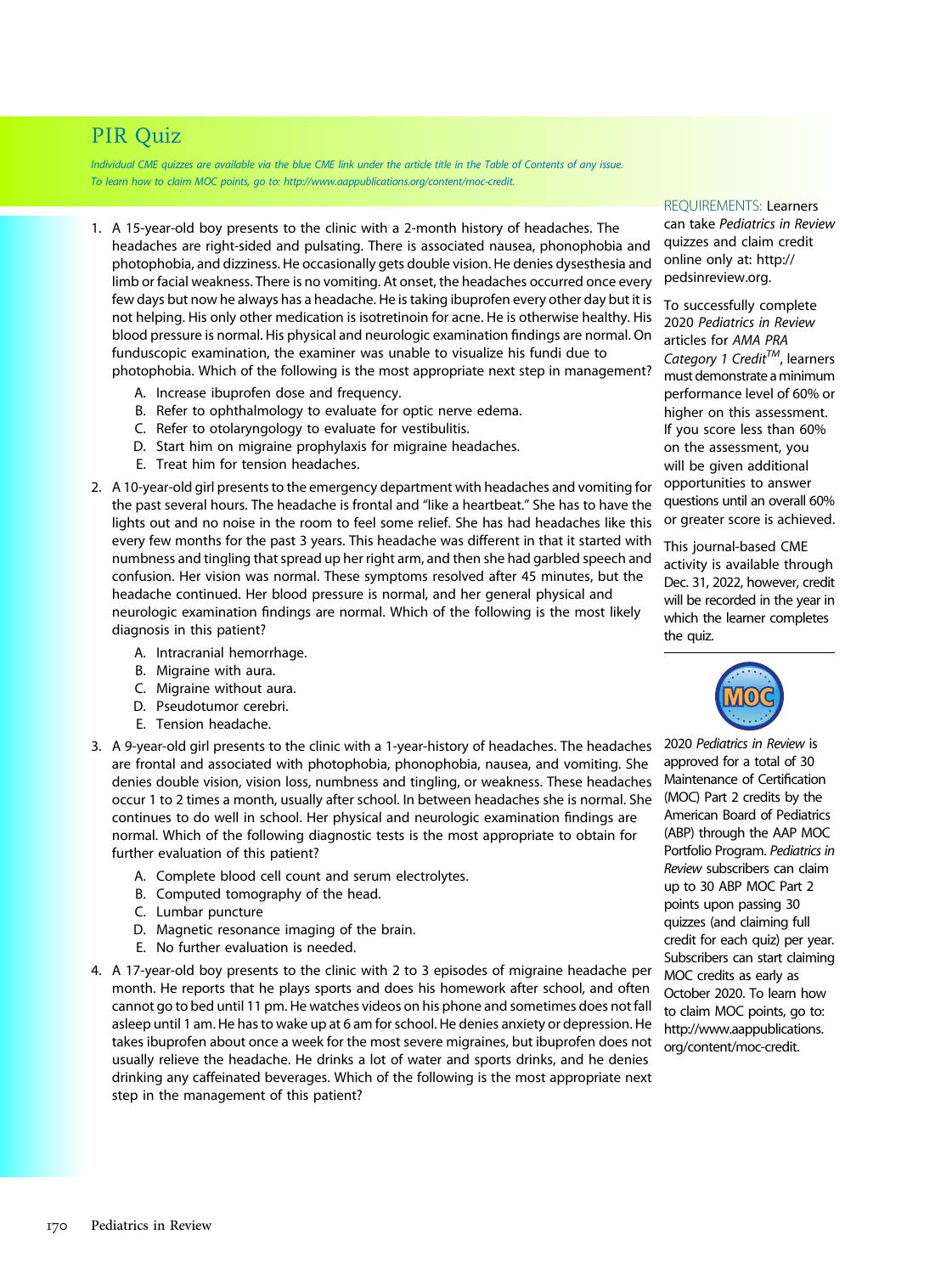- A. Decrease his use of ibuprofen.
- B. Improve sleep hygiene.
- C. Increase hydration.
- D. Start a daily medication for preventive therapy.
- E. Start melatonin therapy.
- 5. A 16-year-old girl with migraines presents to the clinic reporting that her abortive medications do not help. She gets migraine with aura 2 times a month. The aura is a "hole in my vision" that gets progressively bigger, then she gets numbness and tingling in one arm. This lasts approximately 20 minutes and then she gets a severe right-sided headache with nausea, vomiting, phonophobia, and photophobia. There is no hemiparesis. As soon as the headache starts, she takes ibuprofen with a caffeinated soda. She reports that the headache improves a little but she still cannot function and has to go to sleep. Which of the following is the most appropriate advice to give her in aborting her headache episodes?
	- A. Decrease her use of abortive medications to avoid medication overuse headache.
	- B. Go to an emergency department for a "migraine cocktail."
	- C. Start a combination medication with butalbital.
	- D. Start a daily medication for preventive therapy.
	- E. Take the abortive medications at the onset of the aura symptoms.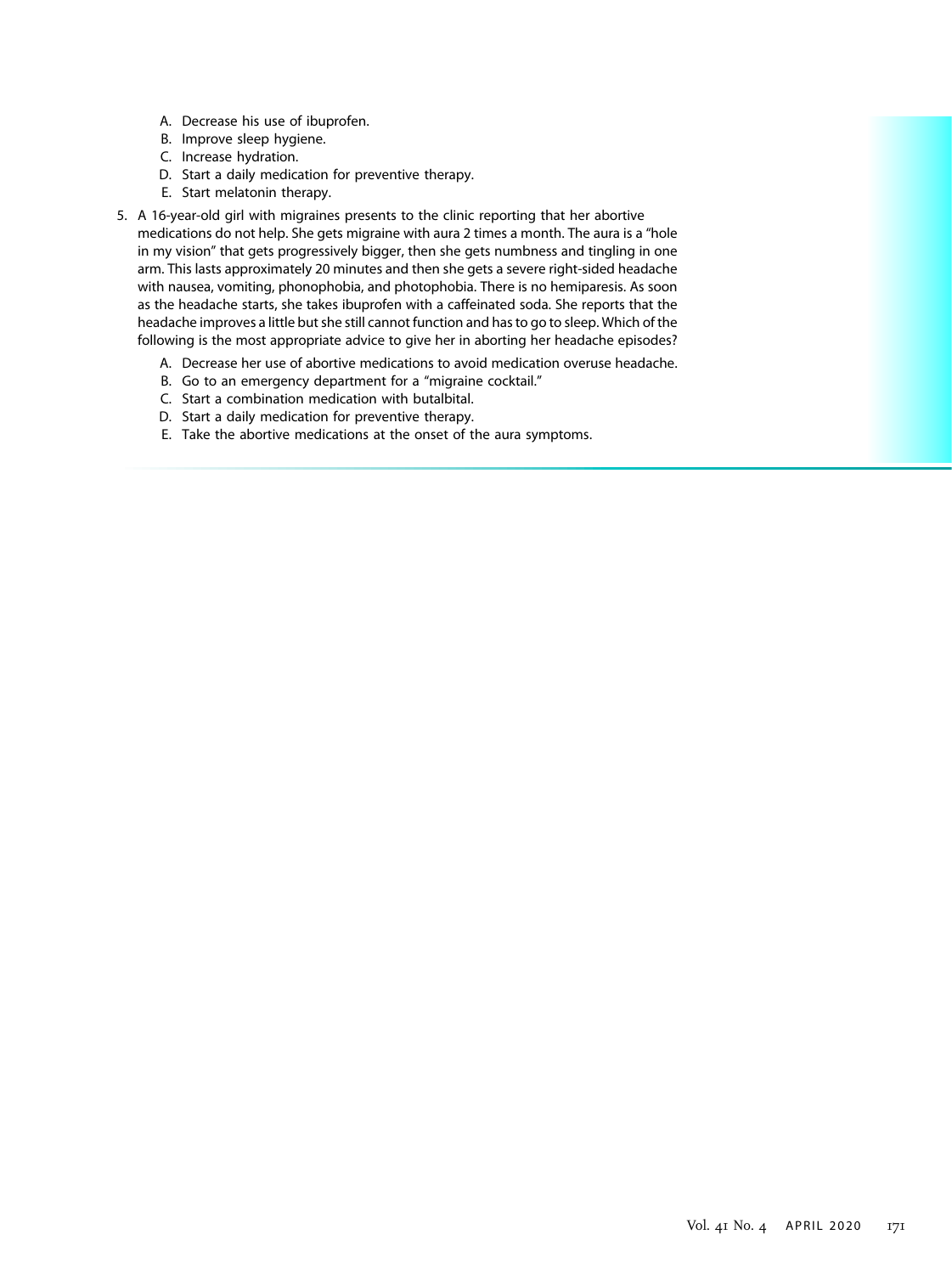## **Headache in Children**

DOI: 10.1542/pir.2017-0012 *Pediatrics in Review* 2020;41;159 Jessica Klein and Thomas Koch

| <b>Updated Information &amp;</b><br><b>Services</b> | including high resolution figures, can be found at:<br>http://pedsinreview.aappublications.org/content/41/4/159                                                                                                                                                                                                                         |
|-----------------------------------------------------|-----------------------------------------------------------------------------------------------------------------------------------------------------------------------------------------------------------------------------------------------------------------------------------------------------------------------------------------|
| <b>References</b>                                   | This article cites 13 articles, 1 of which you can access for free at:<br>http://pedsinreview.aappublications.org/content/41/4/159.full#ref-list<br>-1                                                                                                                                                                                  |
| <b>Subspecialty Collections</b>                     | This article, along with others on similar topics, appears in the<br>following collection $(s)$ :<br><b>Neurology</b><br>http://classic.pedsinreview.aappublications.org/cgi/collection/neurol<br>ogy sub<br><b>Neurologic Disorders</b><br>http://classic.pedsinreview.aappublications.org/cgi/collection/neurol<br>ogic_disorders_sub |
| Permissions & Licensing                             | Information about reproducing this article in parts (figures, tables) or<br>in its entirety can be found online at:<br>https://shop.aap.org/licensing-permissions/                                                                                                                                                                      |
| <b>Reprints</b>                                     | Information about ordering reprints can be found online:<br>http://classic.pedsinreview.aappublications.org/content/reprints                                                                                                                                                                                                            |